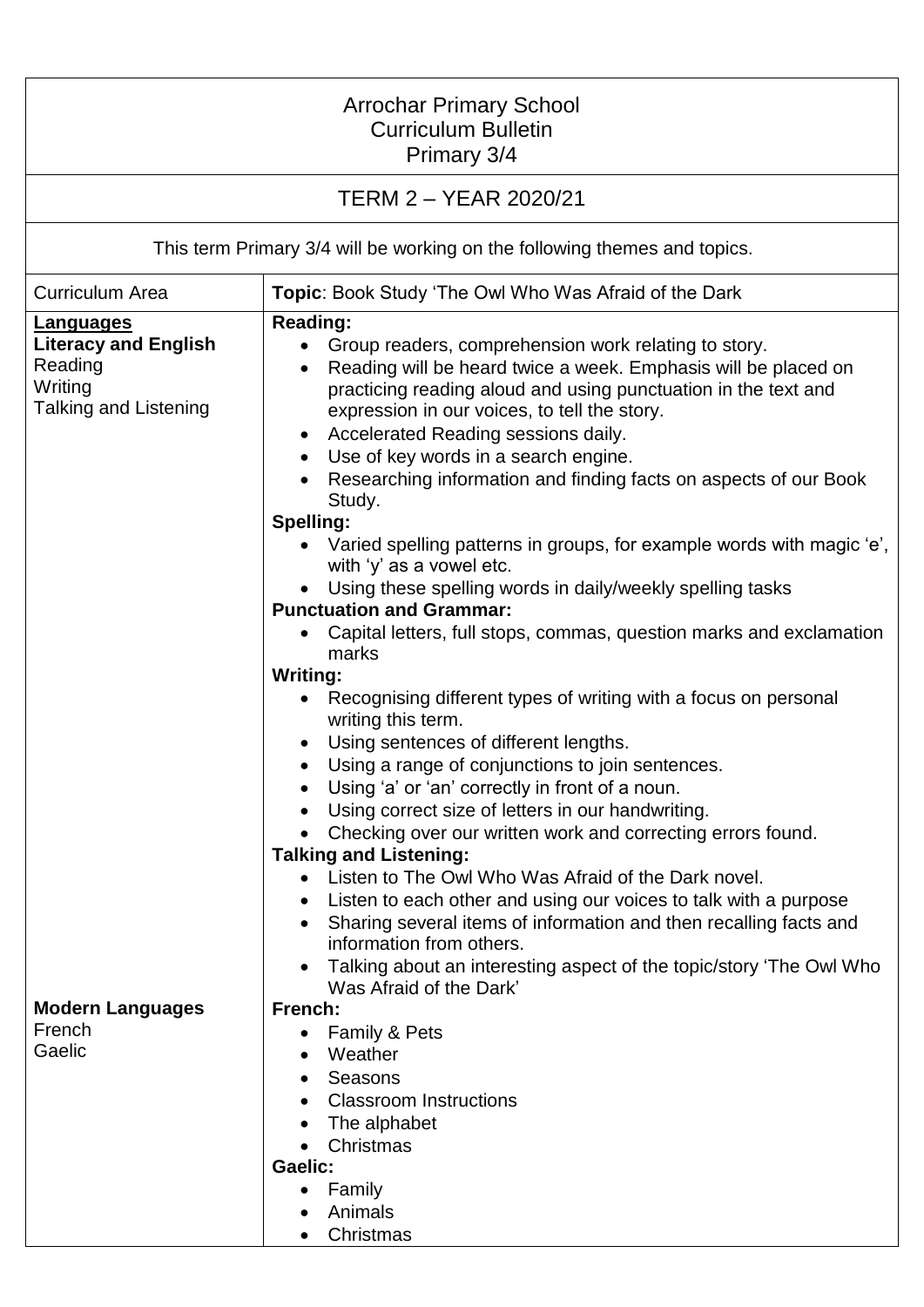| <b>Mathematics</b>                      | <b>Information Handling:</b>                                                                                        |
|-----------------------------------------|---------------------------------------------------------------------------------------------------------------------|
| Numbers, money and                      | • Conducting surveys in the class                                                                                   |
| measure                                 | Interpreting information from tables and charts<br>$\bullet$                                                        |
| <b>Information Handling</b>             | Constructing bar graphs with labelled title, axes and relevant                                                      |
| Shape, Position and                     | information.                                                                                                        |
| Movement                                | With assistance, creating a bar graph using an iPad or a Laptop                                                     |
|                                         | <b>Number, Money and Measure:</b>                                                                                   |
|                                         | <b>Multiplication Strategies and Arrays</b><br>$\bullet$                                                            |
|                                         | Introduction of using a range of strategies for division, including                                                 |
|                                         | recall of appropriate table facts.                                                                                  |
|                                         | Identifying number systems that have been used by civilisations in                                                  |
|                                         | the past e.g. The Egyptians                                                                                         |
|                                         | <b>Shape, Position and Movement:</b>                                                                                |
|                                         | • Introduction and revision of right angles.                                                                        |
|                                         | Introduction and revision of using the terms full turn, half turn,                                                  |
|                                         | quarter turn, clockwise, anti-clockwise, right turn, left turn and right                                            |
|                                         | angle                                                                                                               |
|                                         | <b>Triangles:</b>                                                                                                   |
|                                         | Revising and consolidating 2, 4, 5 and 10 times tables                                                              |
|                                         | • Working with money up to the value of £10                                                                         |
|                                         | <b>Squares:</b>                                                                                                     |
|                                         | • Revising and consolidating 2, 4, 5, 8 and 10 times tables                                                         |
|                                         | Working with money up to the value of £10                                                                           |
|                                         | <b>Circles:</b>                                                                                                     |
|                                         | • Revising and consolidating 2, 4, 5, 8 and 10 times tables                                                         |
|                                         | Introduction of 3, 6 and 9 times table                                                                              |
|                                         | Work with money up to the value of £20<br>$\bullet$                                                                 |
|                                         |                                                                                                                     |
| <b>IDL</b><br>Sciences/HWB/             | Identify and research different types of Owls for a fact file.<br>$\bullet$                                         |
| Technologies:                           | Investigate the Life Cycle of an Owl<br>$\bullet$                                                                   |
| Book Study - The Owl                    | Investigate what an Owl eats and where it is in the Food Chain<br>$\bullet$                                         |
| Who Was Afraid of the                   | Observe the Sun and Moon safely                                                                                     |
| Dark                                    | Investigate how the Moon and the Sun relate to Day and Night                                                        |
|                                         | Explain how the Sun affects our length of day, month and year<br>$\bullet$                                          |
|                                         | Talk about things people are scared of<br>$\bullet$                                                                 |
|                                         | Describe strategies I can use to help when I feel scared                                                            |
|                                         | Know that our feelings can change depending on what is happening                                                    |
|                                         | around us                                                                                                           |
|                                         | Know how to stay safe around fireworks and fire                                                                     |
|                                         | Use coding software and create a journey to follow                                                                  |
| <b>Technologies</b><br>Craft and Design | Using an iPad to research information about aspects of our book<br>$\bullet$                                        |
| I.C.T                                   | study                                                                                                               |
|                                         | Using a search engine to collect information<br>Filming a short talk on a research topic relating to our book study |
|                                         |                                                                                                                     |
|                                         | Recording each other reading from our reading books, using tone<br>and voice to reflect the story.                  |
| <b>Sciences</b>                         | The Moon                                                                                                            |
| <b>Biological Systems</b>               | The Sun                                                                                                             |
|                                         | <b>Food Chains</b>                                                                                                  |
|                                         | Food webs                                                                                                           |
|                                         | Seasons                                                                                                             |
|                                         |                                                                                                                     |
|                                         | What is light?                                                                                                      |